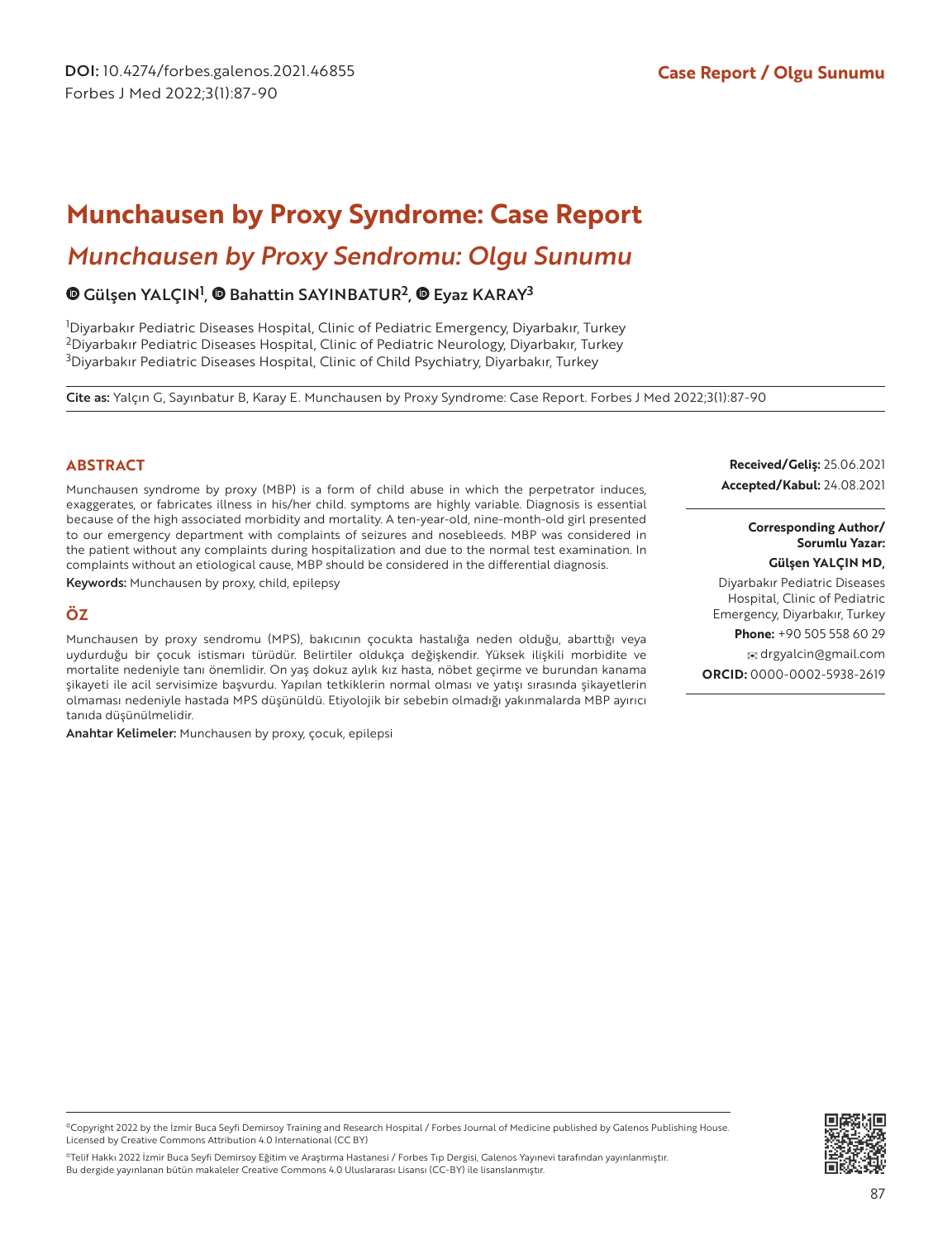### **INTRODUCTION**

Munchausen by proxy (MBP) syndrome, a special form of child abuse, defined as a false disease to others according to DSM-5.1 The parent or the person in charge of the child's care voluntarily creates symptoms or simulate as the child has a disease. While patients who fabricate more disease history, go from hospital to hospital and cause many unnecessary medical interventions and treatments to be applied, were defined as "Munchausen syndrome" by Meadow, and similar symptoms in their children were defined as "Munchausen by proxy syndrome".<sup>2</sup> Generally, apnea, seizures, bleeding, vomiting, diarrhea, fever, rash, allergy are frequent symptoms and diagnosis requires exclusion of concerning disease requiring a long process. The American Academy of Pediatrics estimates approximately 0.5 to 2.0 MBP cases per 100.000 children under the age of 16.<sup>3</sup> In this article, we present a case attending our department with seizures and bleeding complaints. The patient had normal test results and after recognition of much hospital admission without etiological cause diagnosed as MBP.

# **CASE REPORT**

A ten-year-old, girl presented to our emergency department with complaints of seizures and nosebleeds for two years. Seizures were described as shifting of eyes one side and contraction of the hands lasting for two or three minutes's occurring two to three times a month. The patient was hospitalized for observation and characterization of the clinical picture. Deepen the story revealed many hospitalizations. Simply by our hospital records, we learned that, he was admitted to the neurology department four times and psychiatry outpatient clinic twice in the last two years. Despite electroencephalography (EEG) performed were normal since the mother insisted on continuing seizures, the patient had levetiracetam treatment at a dosage of 10 mg/kg one year ago. But the patient stated that seizures continued despite her regular use. When the bleeding complaint was questioned, it was learned that the patient had applied to the emergency department of various hospitals many times with her mother when the father was away for work and she also learned that her school teacher had never observed any event. The patient is the third child of a family with low socioeconomic status and there was a second kinship between mother and father the mother is a 34-year-old homemaker who spends all her time with her daughter without any other social contact. The father is 38 years old and has been working as a village guard for the last two years, away from home. Family history of chronic disease and epilepsy were not been reported. The family was asked to bring a bleeding sample (Figure 1). In the examination, it was determined that this liquid was pomegranate syrup. In the initial examination



Figure 1. The image of the patient

of the patient, consciousness, cardiovascular, respiratory and neurological system examination evaluated as normal and no bleeding was observed. Laboratory tests, cranial magnetic resonance imaging and EEG were normal. No seizures and bleeding were observed during the patient's two-week hospitalization. During hospitalization, the mother remained in the hospital with concerning about the child's illness. She maintained a good relationship with the nurses. Our patient satisfied the diagnostic criteria of MBP because the symptoms were seen only when the mother was with her, there was no response to the treatment, the examinations and tests were normal, there were repeated hospital admissions and the parent had good relations with the healthcare professionals (Table 1). Psychological examination of the patient and his family was performed and supportive psychotherapy was started with stopping antiepileptic drugs. Both parents were individually counseled by the psychiatrist and social service support was provided to the family. He did not describe seizures and bleeding at the patient's control one and two months after hospitalization. Written consent was obtained from the patient's father.

#### **DISCUSSION**

We report a case of MBP mimicking epilepsy and neuropsychiatric, who presented with seizures and nosebleeds. MBP syndrome was suspected because these symptoms were seen only by the mother.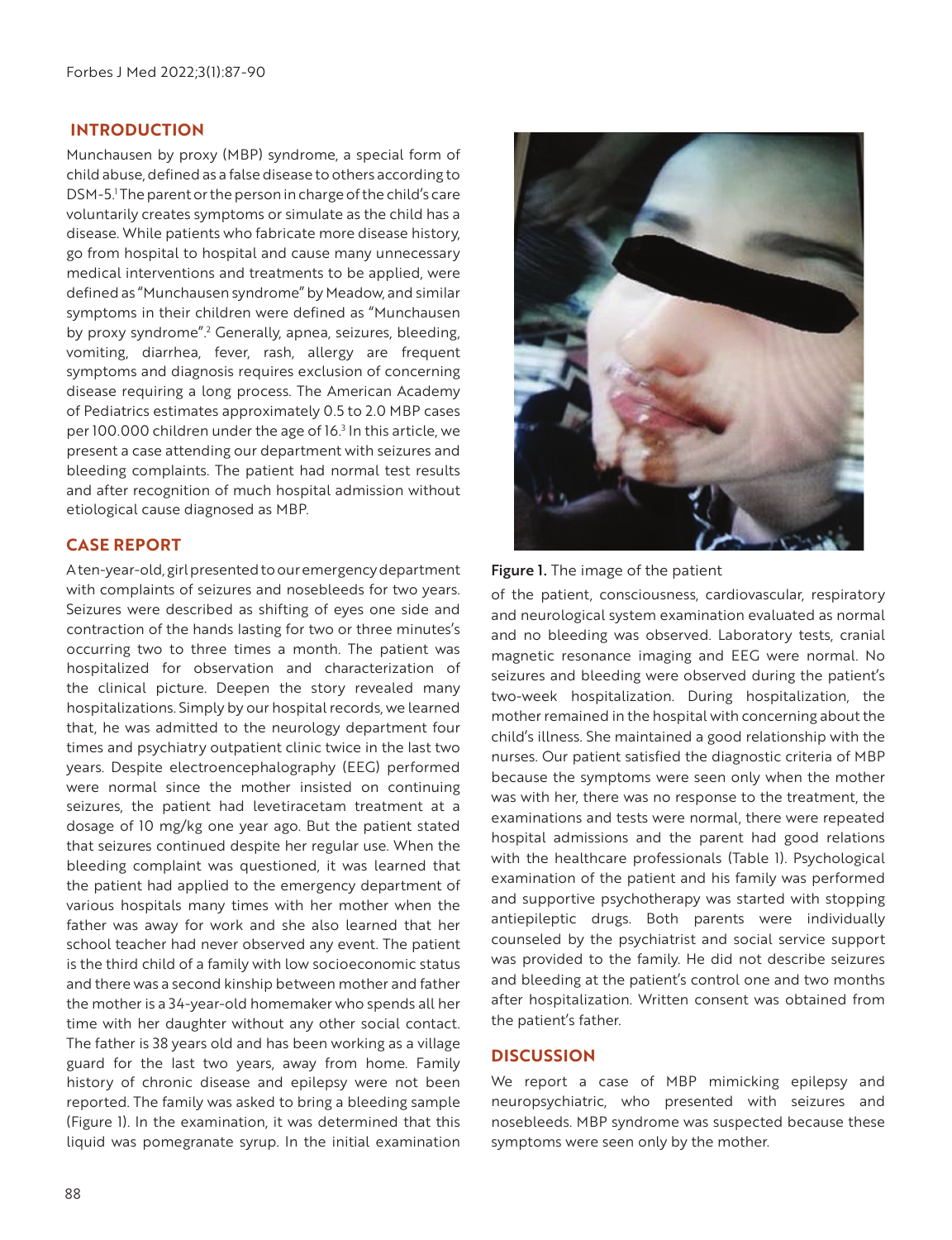| Table 1. MBP diagnostic criteria in the case                                      |     |
|-----------------------------------------------------------------------------------|-----|
| Caregiver is not satisfied with the treatment                                     | Yes |
| Symptoms do not correlate with medical findings                                   | Yes |
| Victim does not respond to treatment                                              | Yes |
| Inconsistent patient histories                                                    | Yes |
| Symptoms begin in presence of caregiver                                           | Yes |
| Caregiver sympathizes with hospital staff                                         | Yes |
| Caregiver does not express relief when victim's<br>symptoms or condition improves | Yes |
| Symptomatology seems atypical                                                     | Yes |
| MBP: Munchausen by proxy                                                          |     |

MBP is a form of severe child abuse with a high risk of recurrence with dreadful consequences and high mortality rates. First MBP phenomenon published in our country was in 1995 by Senocak et al.<sup>4</sup> and there is an increase in the number of case reports every year. In the studies, the mortality rate has been reported between 6 and 10% and poisoning and drowning cases had a higher mortality rate, rising to 33%.<sup>5</sup>

While doctors know physical or sexual abuse quite well, they have difficulty diagnosing MBP. Often, the diagnosis is skipped, and the patients attend different hospitals without having the actual diagnosis. As a result, unnecessary diagnostic procedures, surgical interventions and medical treatments are executed and this may cause serious medical harm to the child. Although it is difficult to distinguish between real medical illness and fake or evoked illness, there are some red flags in case of suspected abuse.<sup>6</sup> MBP should be suspected in findings such as recurrent apnea attacks, symptoms occurring only in the presence of a suspected parent, presence of a sibling with a history of severe illness, a history of sibling death, documentation of previous abuse of the patient or a sibling, and detection of blood in the patient's nose or mouth.<sup>7</sup> It was suspected that this patient might have MBP because the symptoms were only with the mother, the symptoms were not associated with medical findings, no response to treatment, and the mother's good behavior to the nurses during the followup period. Many emergency applications were the fact in our patient that attracted the attention of healthcare professionals and was closely monitored concluding there might be a MBP case.

Early diagnosis is critical, differential diagnosis should be made as soon as possible. As in our case, the most frequent system affected is the nervous system and approximately 40-50% of cases have symptoms like epilepsy and apnea.<sup>8</sup> In most cases of MBP syndrome, as in our patient, the pathology is related to mother with false symptoms on behalf of her child.<sup>9</sup> But there are some reports about where the parents made agreements together.<sup>10</sup>

When the psycho-social history of our patient's mother was examined; the mother gained secondary income because there was freed from physical and psychological pressures by moving away from home thanks to the child's symptoms. It is reported in the literature that mothers are generally well-educated, especially in health-related issues. The mother of our patient, on the other hand, did not fit the general population in the literature with her low education level. Additionally, it has been reported that these mothers generally develop close relationships with health professionals, leave their children alone rarely and seem interested. The mother of our case was also trying to chat with the nurses and doctors, and was worried about the slightest problem with her child and asked for help.<sup>11</sup> The diagnostic process in MBP is difficult and the average time between the onset of symptoms and the diagnosis was found to be 21.8 months.<sup>12</sup> It was found to be 24 months in this study.

Note that no diagnostic tests or psychological profiles are currently defined that support or rule out MBP diagnosis. The diagnosis can be made in every case with a skeptical approach and specific diagnostic procedures. cases must be evaluated by a multidisciplinary team.

# **CONCLUSION**

In conclusion, we reported a case of MBP mimicking epilepsy, resulted in multiple unnecessary examinations and treatments with delayed diagnosis.

# **Ethics**

Informed Consent: Written consent was obtained from the patient's father.

Peer-review: Externally and internally peer-reviewed.

# **Authorship Contributions**

Surgical and Medical Practices: B.S., E.K., Concept: G.Y., Design: G.Y., Data Collection or Processing: G.Y., Analysis or Interpretation: G.Y., B.S., E.K., Literature Search: G.Y., Writing: G.Y.

**Conflict of Interest:** No conflict of interest was declared by the authors.

**Financial Disclosure:** The authors declared that this study received no financial support.

#### **REFERENCES**

- 1. American Psychiatric Association. Diagnostic and statistical manual of mental disorders (DSM-5). American Psychiatric Publishing; 2013.
- 2. Schreier H. Munchausen by proxy. Curr Probl Pediatr Adolesc Health Care. 2004;34:126-43.
- 3. Flaherty EG, Macmillan HL; Committee On Child Abuse And Neglect. Caregiver-fabricated illness in a child: a manifestation of child maltreatment. Pediatrics. 2013;132:590-7.